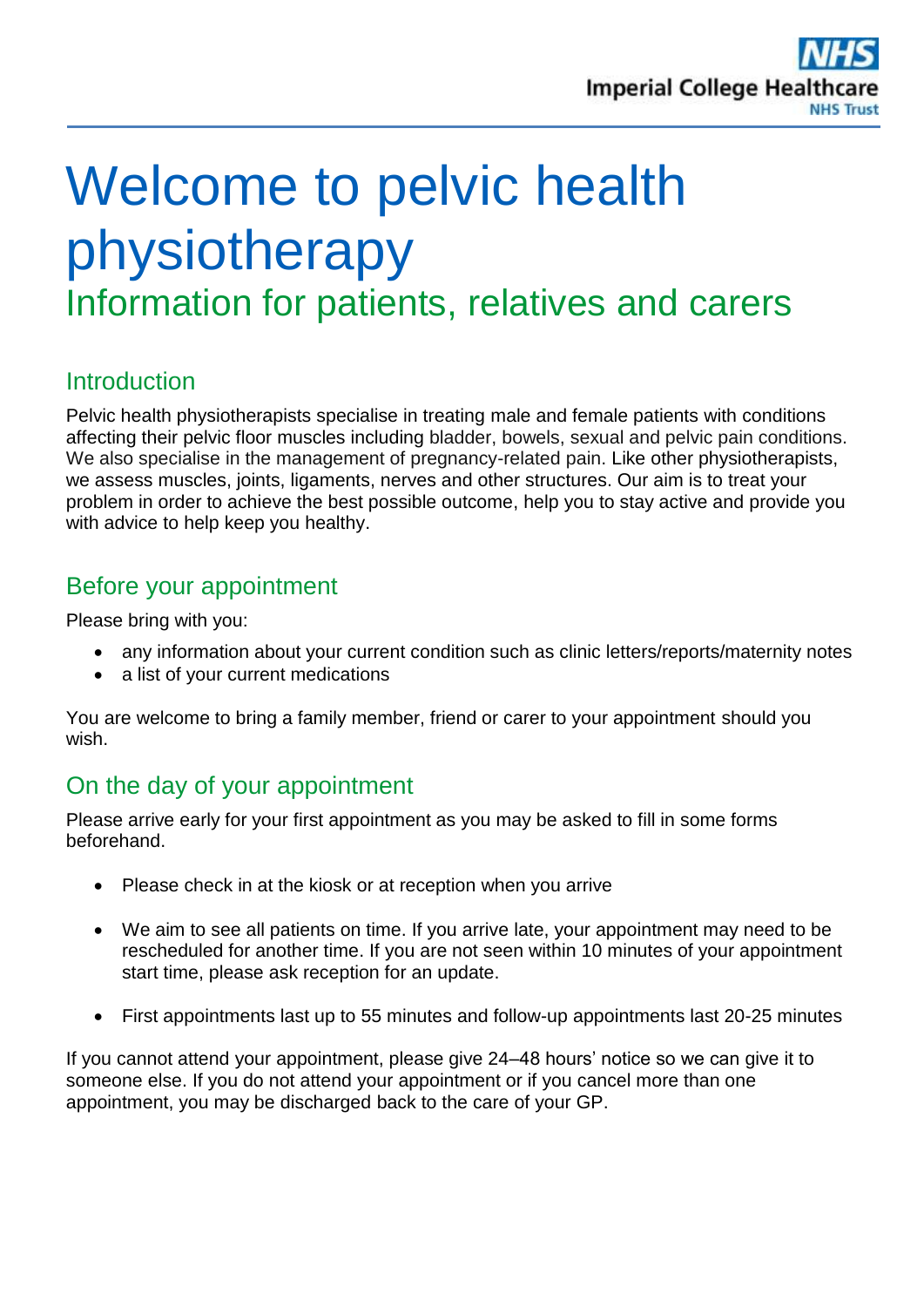## What will happen during my appointment?

#### **If you have been referred for a pregnancy-related problem (including pelvic, back, hip or wrist/hand pain):**

- depending on your problem, we will either invite you to attend the pelvic pain class or an individual appointment
- the pelvic pain class will last for approximately 90 minutes. This includes a group talk led by a physiotherapist and then an individual assessment. Further input from physiotherapy may then be needed and will be discussed with each individual within the class

#### **If you have been referred for a bladder, bowel or pelvic floor (including sexual) problem:**

- your physiotherapist will take a detailed history of your current problem, complete a physical assessment and will discuss what physiotherapy treatment is appropriate for you
- depending on your condition, the physical assessment may include a vaginal or ano-rectal examination. This will be fully discussed with you at your appointment in detail and only carried out with your consent

## What treatments are available?

Treatment options will be discussed in your sessions on an individual basis, however, some examples include;

- exercise: an individualised exercise programme to help you improve movement, increase flexibility and strengthen muscles
- evidence-based education and lifestyle advice regarding your condition and how best to manage it

We may also include additional treatment such as manual therapy (hands on treatment) electrotherapy or acupuncture but this will be discussed with you in your session(s).

# Additional information

Achieving the best possible outcome depends on:

- following the advice of your physiotherapist
- attending your appointments at the times/dates required
- being consistent with your home exercise programme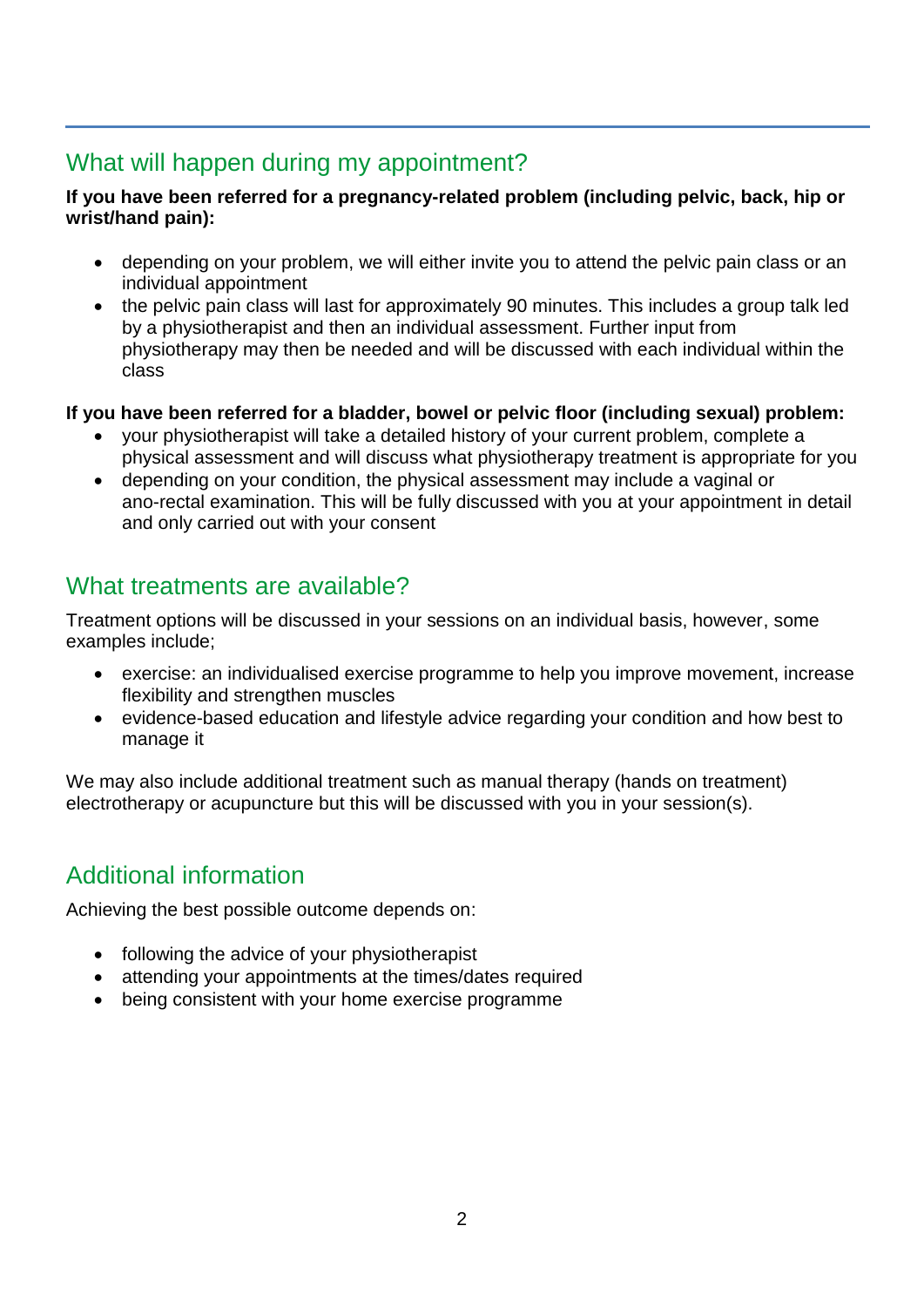## How to find the physiotherapy department

#### **Hammersmith Hospital**

The physiotherapy department is situated on the third floor of D block. Please note that the distance from the main entrance of Hammersmith Hospital to the lifts which take you to the third floor is 110m.

The nearest tube stations are East Acton and White City (Central line) and Wood Lane (Hammersmith & City line). Buses that stop near the hospital are numbers 7, 16, 23, 27, 36, 46, 98, 159, 205, 33 and 436.

#### **St Mary's Hospital**

The physiotherapy department is situated in the basement of the Winston Churchill wing on Winsland Street.

The nearest tube station is Paddington station (Bakerloo, District and Hammersmith & City and Circle lines). Buses that stop near the hospital are numbers 7, 23, 27, 36, 205, 332, 436, N7, N205

#### **Charing Cross Hospital**

The physiotherapy department is situated within the therapies department on the ground floor in south block. This is best accessed via the main entrance on Fulham Palace Road.

The nearest tube stations are Hammersmith (Circle, District, Hammersmith and City and the Piccadilly line) and Barons Court (Piccadilly Line). Buses that stop near the hospital are numbers 190, 211, 220, 295, N11, N97,

### How to contact us

Telephone: 020 3311 0333 (08.30-16.30, Monday-Friday)

### How do I make a comment about my visit?

If you have any **suggestions** or **comments** about your visit, please either speak to a member of staff or contact the patient advice and liaison service (**PALS**) on **020 3313 0088** (Charing Cross, Hammersmith and Queen Charlotte's & Chelsea hospitals), or **020 3312 7777** (St Mary's and Western Eye hospitals). You can also email PALS at [imperial.pals@nhs.net](mailto:imperial.pals@nhs.net) The PALS team will listen to your concerns, suggestions or queries and is often able to help solve problems on your behalf.

Alternatively, you may wish to complain by contacting our complaints department: Complaints department, fourth floor, Salton House, St Mary's Hospital, Praed Street London W2 1NY

Email: [ICHC-tr.Complaints@nhs.net](mailto:ICHC-tr.Complaints@nhs.net)

#### Telephone: **020 3312 1337 / 1349**